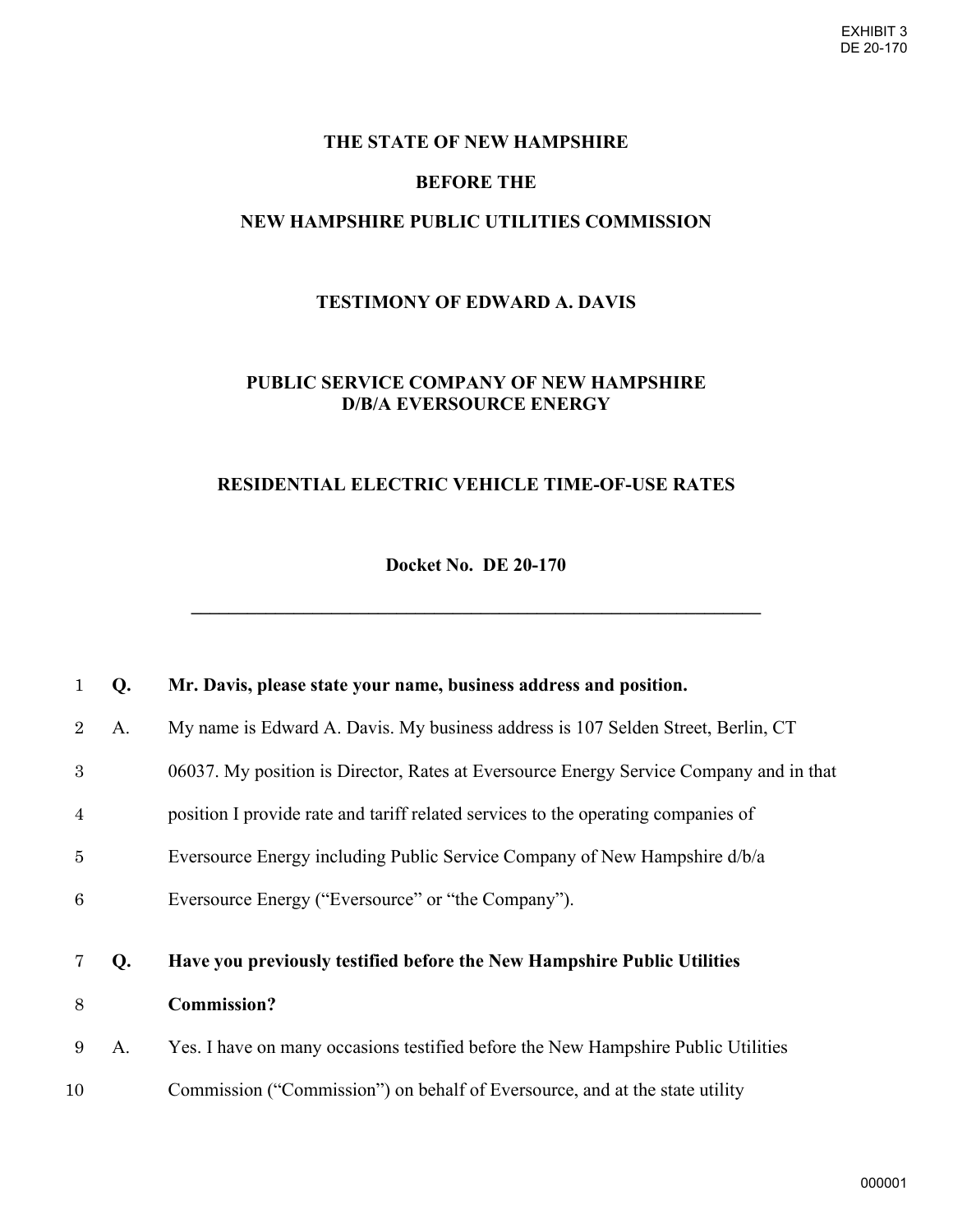|                | commissions in Connecticut and Massachusetts on behalf of other Eversource Energy |
|----------------|-----------------------------------------------------------------------------------|
| $\overline{2}$ | affiliates on rate related matters.                                               |

### **Q. Please describe your educational background and professional experience.**

A. I hold a Bachelor of Science degree in Electrical Engineering from the University of

Hartford and Master of Business Administration from the University of Connecticut. I

joined Northeast Utilities, now Eversource Energy, in 1979 and have held various

positions in the areas of consumer economics, engineering and operations, wholesale and

retail marketing and rate design, regulation and administration.

### **Q. What is the purpose of this testimony?**

A. The purpose of my testimony is to submit and discuss the design for a residential electric

vehicle (EV) time-of-use (TOU) rate. This design has been developed pursuant to the

[1](#page-1-0)2 Commission's guidelines in Order 26,394 in Docket No. IR  $20-004<sup>1</sup>$  (Order). The

implementation of this proposed rate design, and the Company's proposed managed

charging initiative are discussed in the testimony of Messrs. Moore, Goldman and Rice

also submitted in this docket.

### **Q. Please summarize the Company's rate design proposal.**

A. The Company has developed a residential EV TOU rate consisting of time-differentiated

rates for the distribution, transmission and company-provided energy service components

of rates. TOU pricing for peak, mid-peak and off-peak periods have been determined,

<span id="page-1-0"></span> IR 20-004, Investigation into Rate Design Standards for Electric Vehicle Charging Stations and Electric Vehicle Time of Day Rates, Order No. 26,394 dated August 18, 2020.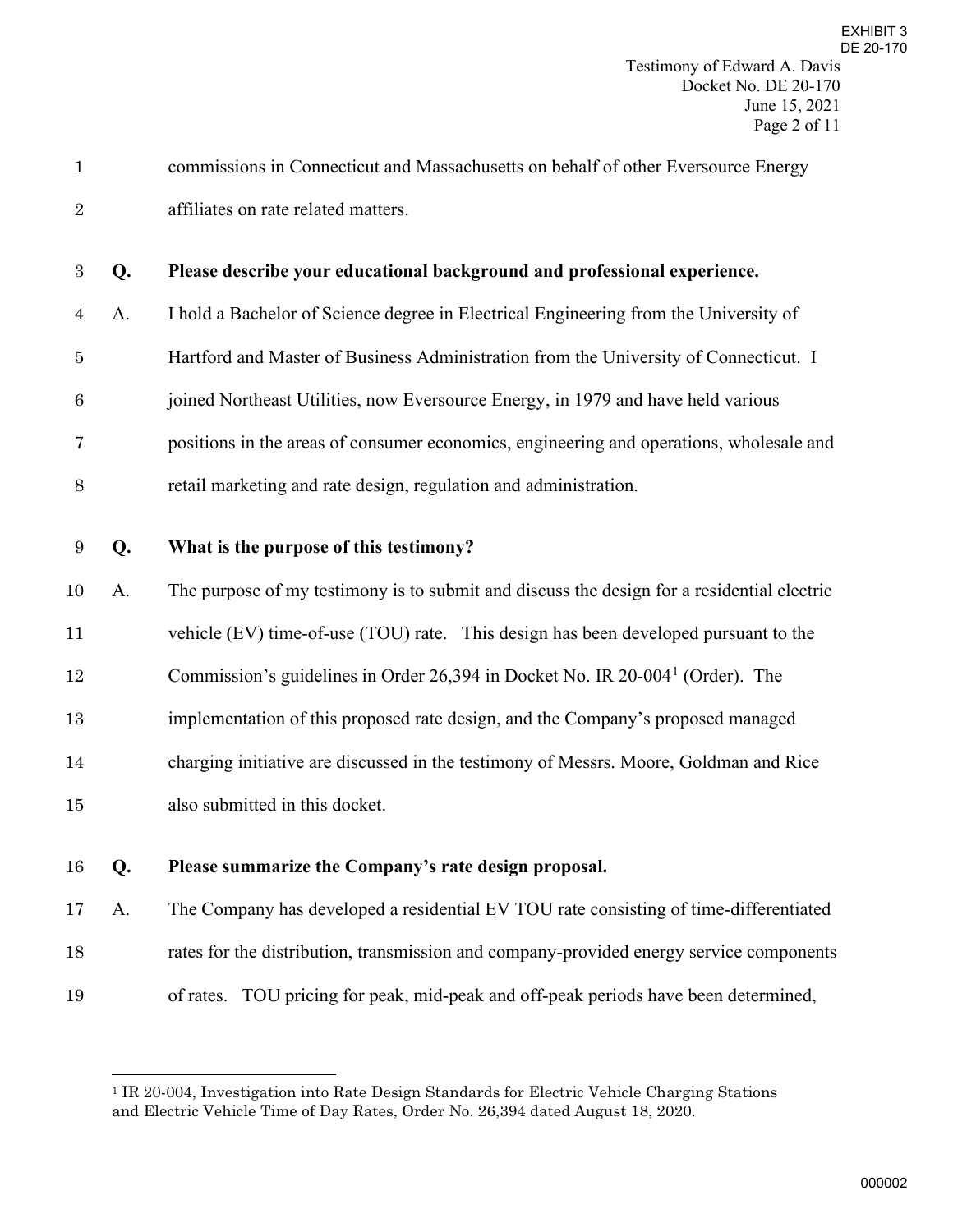| $\mathbf{1}$   | based on the marginal cost of providing service for each of these components. The      |
|----------------|----------------------------------------------------------------------------------------|
| $\overline{2}$ | Company has aligned the cost of service and rate design of each component to achieve a |
| 3              | five-hour peak period from 2 pm - 7pm, weekdays (excluding holidays), a daily mid-peak |
| $\overline{4}$ | period from 7 am through 11 pm (excluding peak periods), and a daily off-peak from 11  |
| 5              | pm each day through 7 am the following day. A summary of this rate structure and       |
| 6              | associated pricing is provided in Table 1, below.                                      |

### **Table 1 3-Period Residential EV TOU Rate Summary**

|                | <b>Off Peak</b> |     | Mid-Peak |     | Peak    |
|----------------|-----------------|-----|----------|-----|---------|
| Distribution   | 0.02065         | - S | 0.05988  | - S | 0.06402 |
| Transmission   | 0.01199         |     | 0.02070  |     | 0.08746 |
| Energy Service | 0.05026         |     | 0.06229  |     | 0.10294 |
| Total          | 0.08290         | S   | 0.14287  | S   | 0.25442 |

### **Time of Use Periods**

**Peak:** Weekdays: 2 pm -7 pm (excl. holidays) **Mid-Peak:** Weekdays: 7am-2pm and 7pm-11pm ;Weekends: 7am - 11 pm **Off-Peak:** Daily, 11 pm - 7 am

### **Notes:**

t

Distribution pricing reflects adjustment to implement a \$16.50/month customer charge with local facilities costs included in peak & mid-peak

7

# 8 **Q. Please discuss the overall characteristics of this rate design.**

9 A. In the Order, the Commission provided guidance and directives emphasizing the use of

- 10 marginal costs as much as possible. The Order further requires separate TOU rates for
- 11 the distribution, transmission and generation components of service, and provides several
- 12 key measures that should be reflected in the overall design.
- 13 As an initial matter, in developing the proposed rate design the Company reviewed the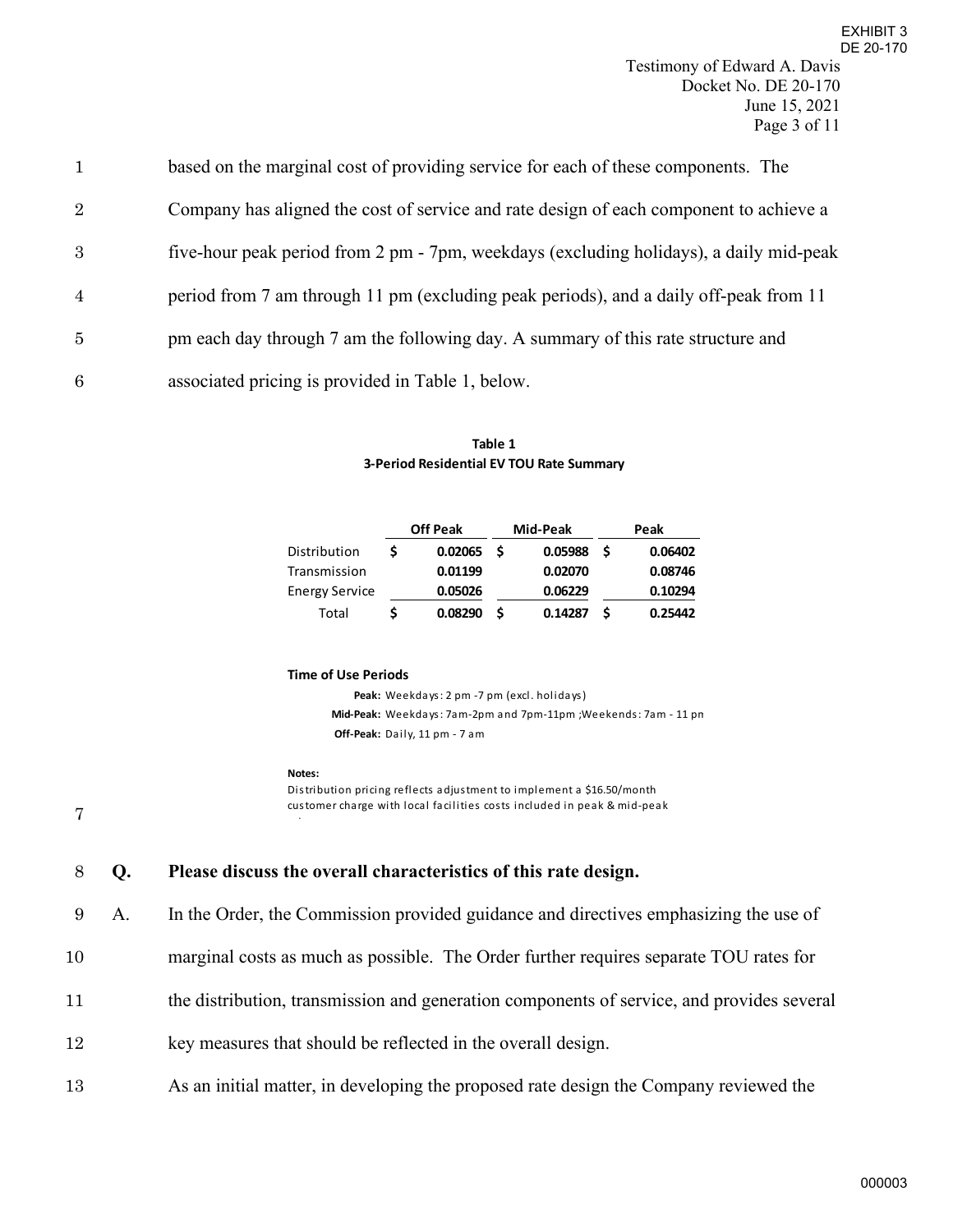| $\mathbf{1}$     | service to be provided and the associated costs of providing that service for a residential |
|------------------|---------------------------------------------------------------------------------------------|
| $\sqrt{2}$       | customer. The proposed Residential EV TOU Rate (Rate R-EV) assumes a residential            |
| $\boldsymbol{3}$ | customer's charging equipment will be separately metered but connected to the same          |
| $\overline{4}$   | service as the primary residence. This service arrangement is comparable to that for        |
| $\bf 5$          | residential water heating service, which was discussed as a framework for residential EV    |
| $\,6$            | charging during technical sessions in this docket. Accordingly, the Company has             |
| 7                | developed TOU rates for each component of service, based on a revenue neutral design        |
| $8\,$            | that looks at the prevailing residential rates for these components, but allocates costs to |
| 9                | peak, mid peak, and off-peak periods based on the respective marginal costs for each        |
| 10               | component.                                                                                  |
| 11               | For distribution marginal costs, in particular, the hourly marginal distribution substation |
| 12               | costs used for this purpose were obtained from the Company's 2019 Distribution              |
| 13               | Marginal Cost of Service (MCS) study conducted by the Company's marginal cost               |
| $14\,$           | consultant, Amparo Nieto, and the marginal generation and transmission cost estimates       |
| $15\,$           | were obtained from an analysis conducted by the same MCS consultant, under Docket           |
| 16               | No. DE 19-057. These estimates were updated to 2021 dollars and were used to inform         |
| 17               | rates by time of day period, adjusted to meet revenue targets. <sup>2</sup>                 |
| 18               | An important consideration in developing these designs is to recognize the different types  |
| 19               | of marginal costs and when they occur within each component of service, and in defining     |
| 20               | each of the three periods (both duration and beginning/end times) for which to set rates,   |

<span id="page-3-0"></span>Details of the Distribution Marginal Costs are available in Attachment MCOSS-1 to Amparo Nieto's Direct Testimony on Marginal Costs, submitted to the Commission in Docket DE 19-057. The marginal generation and transmission costs by period are available in Attachment EAD-1 to this testimony.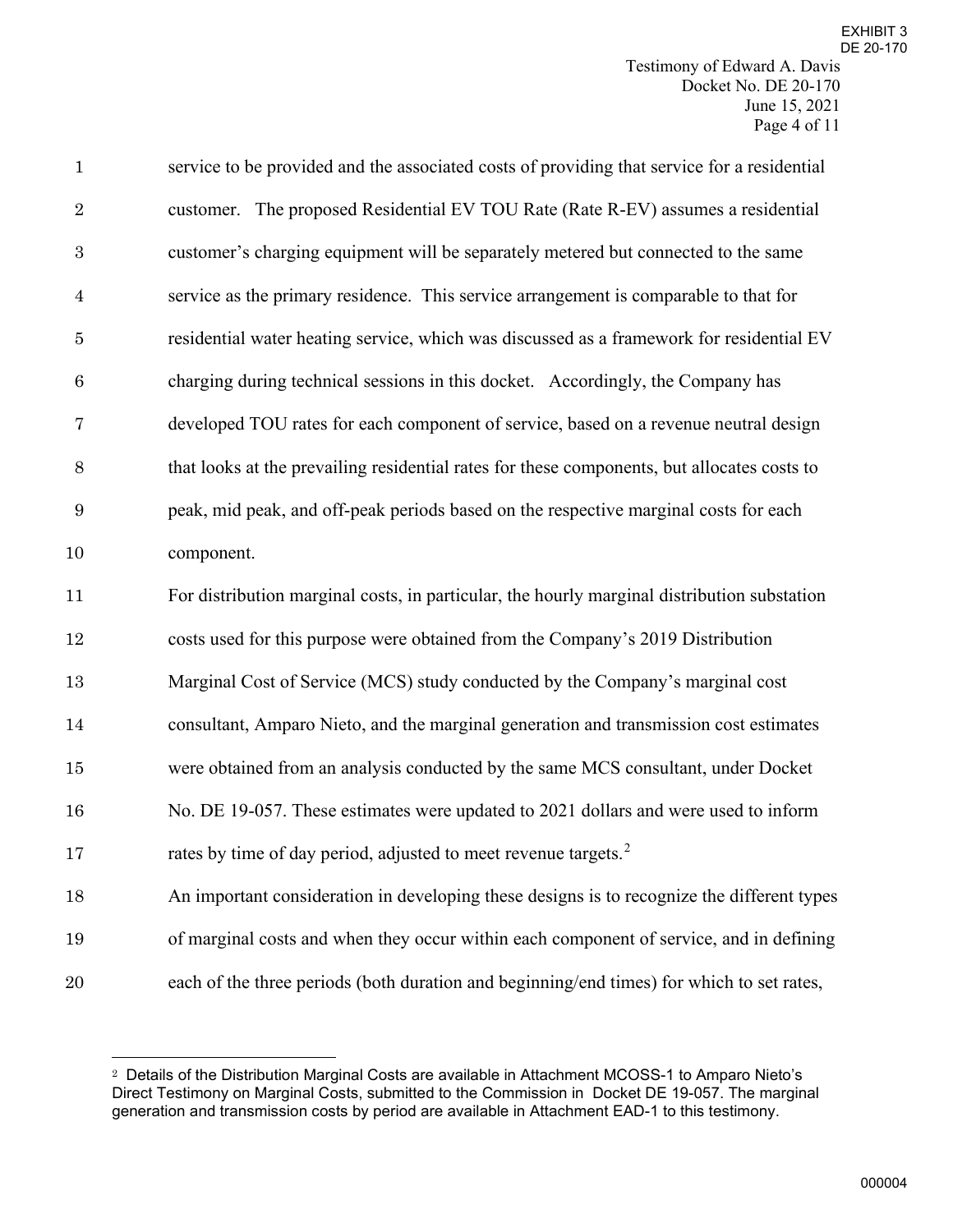| $\mathbf{1}$     |    | based on these costs. The Company's consultant evaluated where the strongest               |
|------------------|----|--------------------------------------------------------------------------------------------|
| $\sqrt{2}$       |    | alignment of costs occurred among the three components of service, for three TOU           |
| $\sqrt{3}$       |    | periods as designated by the Commission. <sup>3</sup> Marginal cost differentials for each |
| $\overline{4}$   |    | component of service and across those components were applied to achieve this              |
| $\overline{5}$   |    | alignment while taking into account a number of other objectives, including                |
| $\boldsymbol{6}$ |    | establishment of a five-hour peak period; attaining a minimum overall, annual average      |
| $\overline{7}$   |    | 3:1 peak/off-peak ratio, and assuring that off-peak rates did not include the local fixed  |
| $8\,$            |    | cost component. Attachment EAD-1 provides the details of the design that meet these        |
| 9                |    | objectives.                                                                                |
| 10               | Q. | Please explain in more detail your proposed rate design and the guidelines and             |
| 11               |    | methodologies applied in developing this proposed rate design                              |
| 12               | A. | In developing distribution rates, the Company first evaluated the existing customer        |
| $13\,$           |    | related costs as reflected in the customer charge of the optional residential TOD rate (R- |
| 14               |    | OTOD). The marginal per-customer cost of local distribution facilities, as per the MCS in  |
| 15               |    | Docket No. DE 19-057, was removed from the existing Rate R-OTOD customer charge            |
| 16               |    | and included for recovery through the mid-peak and peak period volumetric rates. This      |
| 17               |    | resulted in a lower customer charge as compared to the R-OTOD rate, but the customer       |
| 18               |    | charge retained other customer costs, including that of the current TOU meter. The         |
| 19               |    | proposed approach is consistent with the service configuration previously described for    |
|                  |    |                                                                                            |

<span id="page-4-0"></span> $^{\rm 3}$  The Company engaged Ms. Nieto, author of the Distribution MCS, to produce these peak, mid peak and off peak transmission costs.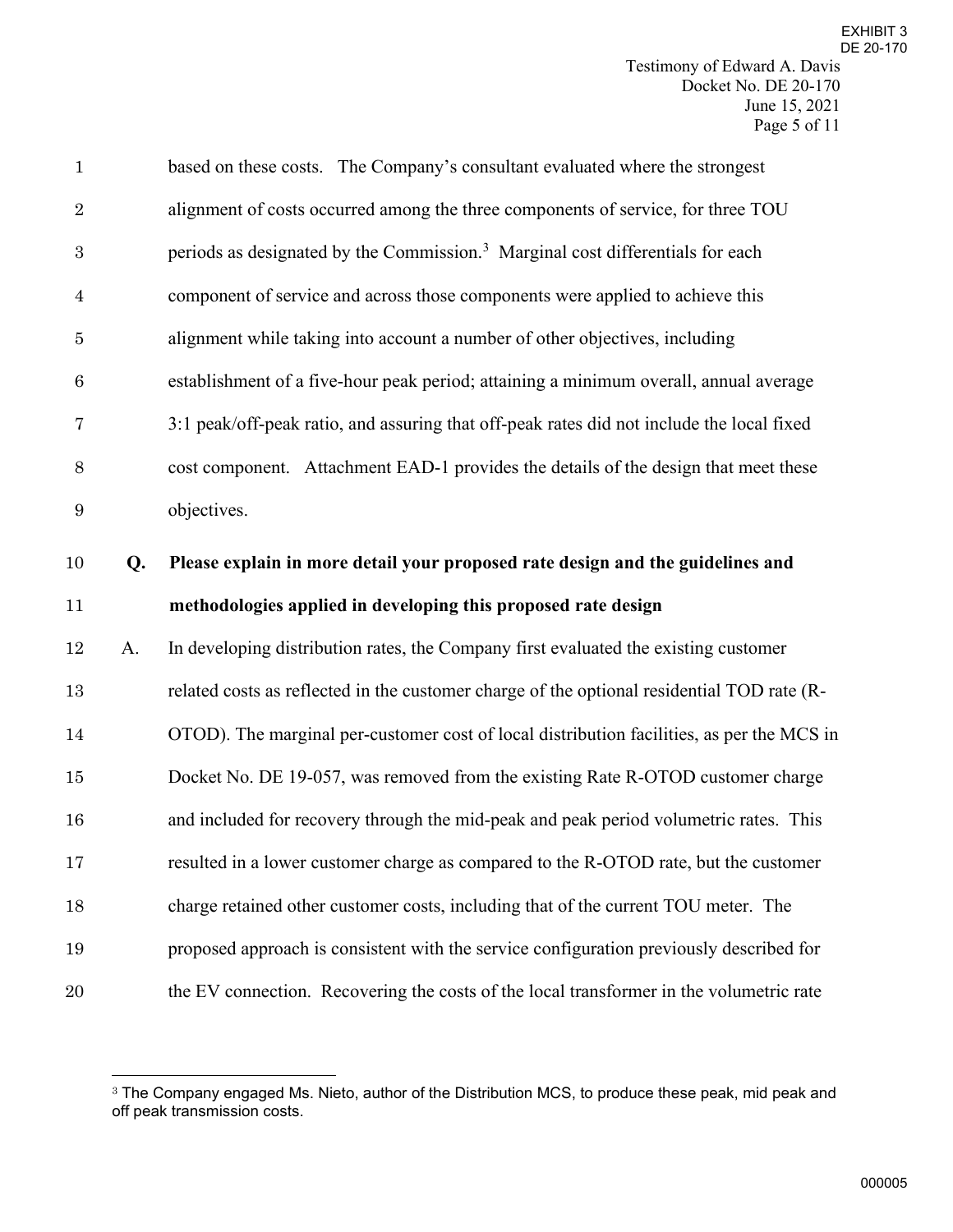| $\mathbf{1}$     | component outside of the off-peak period provides price signals that encourage off-peak     |
|------------------|---------------------------------------------------------------------------------------------|
| $\sqrt{2}$       | (overnight) EV charging and discourages charging at times that may cause the need for       |
| $\boldsymbol{3}$ | additional local facilities' capacity and thereby cause incremental costs to be incurred at |
| $\overline{4}$   | the individual customer level (e.g., increased transformer/service requirements). The       |
| $\bf 5$          | remaining costs of providing distribution service have been delineated on a TOU basis       |
| $\,6$            | utilizing the marginal costs of the distribution system, provided in the Company's          |
| $\overline{7}$   | distribution marginal cost of service. As a result, the company has provided a marginal     |
| $8\,$            | cost-based, three-period TOU rate for the distribution component of service, as             |
| $\boldsymbol{9}$ | summarized in Table 1 and detailed in Attachment EAD-1.                                     |
|                  |                                                                                             |
| 10               | Three-period transmission TOU rates were developed using the probability of peak            |
| 11               | methodology applied from Docket No. DE 19-057, applied to the rate being billed to the      |
| $12\,$           | Company for transmission service (i.e., the RNS rate) as the marginal unit cost of          |
| 13               | transmission service. The Company has developed the three-period TOU rate for               |
| 14               | transmission service using time-differentiated marginal costs of providing transmission     |
| $15\,$           | service to residential customers at various times using this method, as shown in Table 1    |
| 16               | and detailed in Attachment EAD-1.                                                           |
|                  |                                                                                             |
| 17               | To determine the component of the EV rate that reflects the "Energy Supply service" by      |
| 18               | time of day, the Company applied current and forward-looking estimates of marginal          |
| 19               | costs of energy, capacity and other components of supply, as developed by the               |
| 20               | Company's consultant, adjusted as necessary to meet the revenue target for those            |
| 21               | components. The marginal cost of energy billed to customers is the price paid pursuant      |
| 22               | to the Company's procurement of that supply. This is a flat rate per kWh across all         |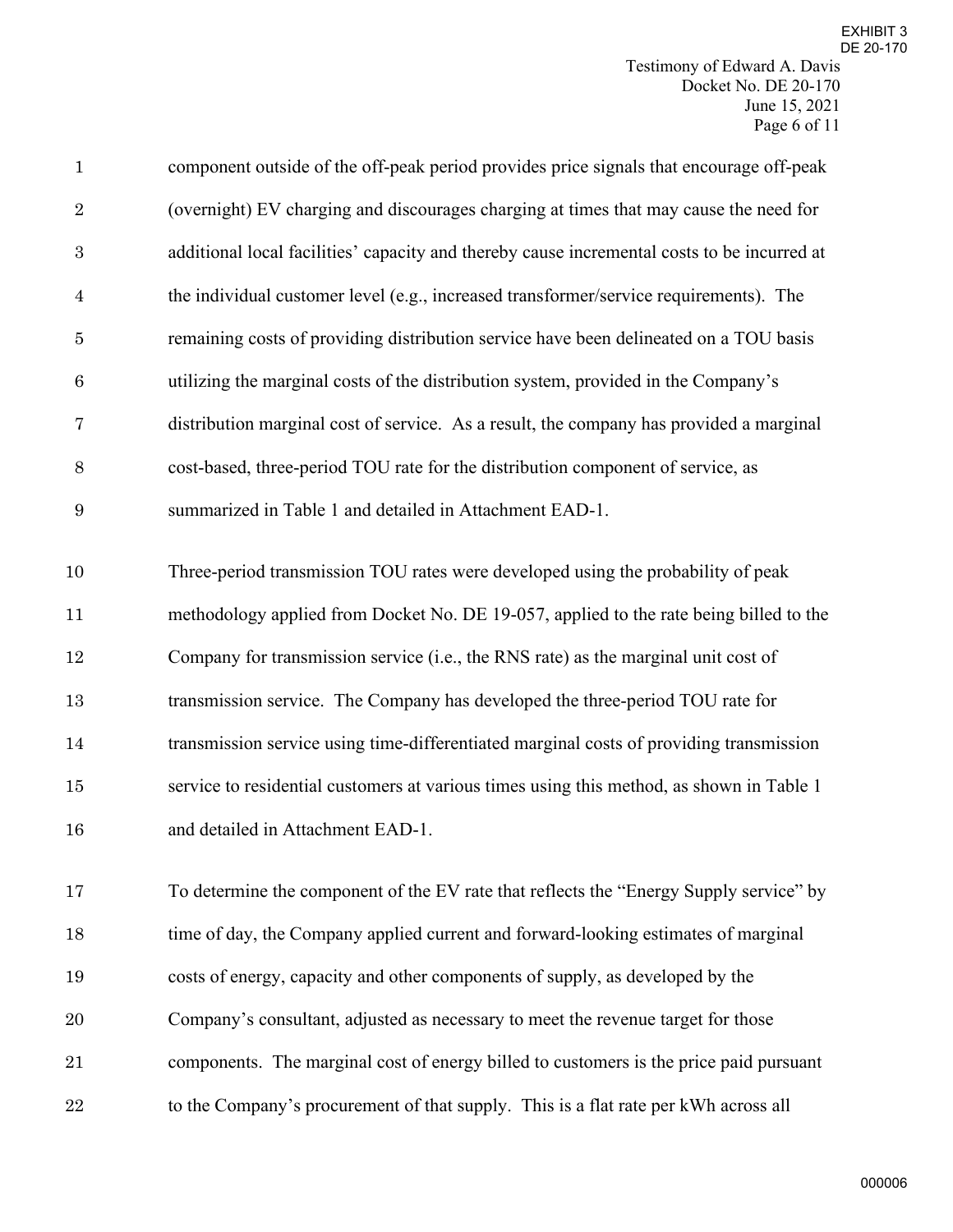| $\mathbf{1}$   | hours, which changes twice a year. For purposes of setting a TOU rate for EV, the          |
|----------------|--------------------------------------------------------------------------------------------|
| 2              | average energy price was time-differentiated (by time of day) using the average historical |
| 3              | variation in locational marginal prices (i.e., locational marginal prices, or LMP) in the  |
| $\overline{4}$ | ISO-NE market. Finally, the Company applied time of day estimates of forward capacity      |
| $\overline{5}$ | prices in designing a rate for each of the three periods shown in Table 1, and detailed in |
| 6              | Attachment EAD-1. In support of the rate design calculations provided in Attachment        |
| $\overline{7}$ | EAD-1, the Company plans to provide a supplement which will be made in a separate          |
| 8              | supporting filing to this docket on or around June 21, 2021.                               |

It should be noted that this design aligns with marginal costs across all three components of service to achieve a greater than 3:1 peak/off-peak ratio. While the Commission recognized in its Order that a differential other than that of the marginal cost can be imputed into rates (e.g., the 3.5 cents/kWh differential under the CT two-period TOU rate), this design does not necessitate such an approach given the results produced on a marginal cost basis. Another important note for the energy supply portion of rates is, while the design addresses pricing of company-provided Energy Service, it does not resolve the issue of how to set or bill prices on a TOU basis for competitive supply. The Company's proposed rate design is cost reflective for each component of service by time of day. Competitive supply rates, however, are not required to be set on a TOU basis. Furthermore, where a competitive supplier bills customers directly, such rates would not be known by the Company at all. Where competitive supply rates are billed by the Company, while the rates are known by the company, the supplier determines the rates Eversource bills.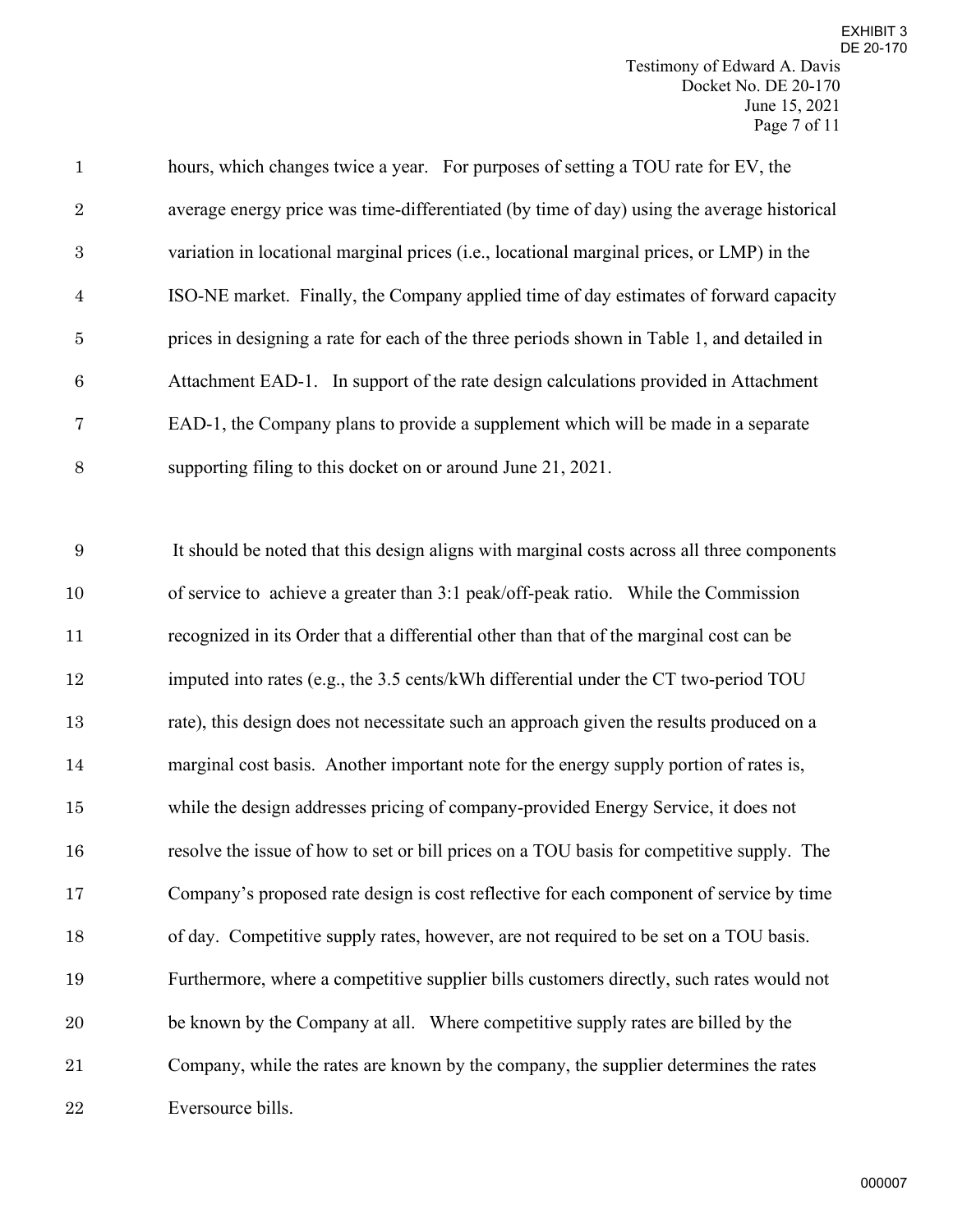| $\mathbf{1}$    | Regarding seasonality, the Company's design is set on a twice annual basis, using        |
|-----------------|------------------------------------------------------------------------------------------|
| $\overline{2}$  | prevailing rates. Using the methodologies applied by the Company in this design, such    |
| 3               | rates would be updated as underlying rates (and where applicable or known, including     |
| $\overline{4}$  | associated marginal and reconciling costs) for each component change. As discussed in    |
| $\overline{5}$  | the Commission's Order, the cost of Energy Service would change twice annually (e.g.,    |
| $6\phantom{.}6$ | February 1 and August 1). The marginal cost differential applied within the design of    |
| 7               | such rates would be an important factor in determining what the peak/off-peak ratio      |
| 8               | might be during a given year. The Company notes that further seasonality could be        |
| 9               | explored within both the distribution and transmission components of rates, based on the |
| 10              | marginal cost of service analyses it has performed.                                      |

 It should also be noted that the customer components of costs, whether in the customer charge or volumetric rates as discussed above, do not fully reflect additional costs of metering, meter reading, data collection, etc. that would be required to provide service to EV customers under the proposed EV TOU design. While the three-part EV TOU rate design discussed above reflects the cost of deploying a current TOU meter, incremental costs are addressed in the previously noted joint testimony of Dennis Moore, Michael Goldman and Brian Rice.

### **Q. Please discuss the tariff requirements of the proposed rate design**

 A. As required by the Commission in the Order, the Company is providing an illustrative tariff reflecting the proposed rate design. Please see Attachment EAD-2. This tariff provides the general form of tariff and a schedule of rates. Detailed availability and other provisions are to be determined, but are anticipated to be based on service provisions of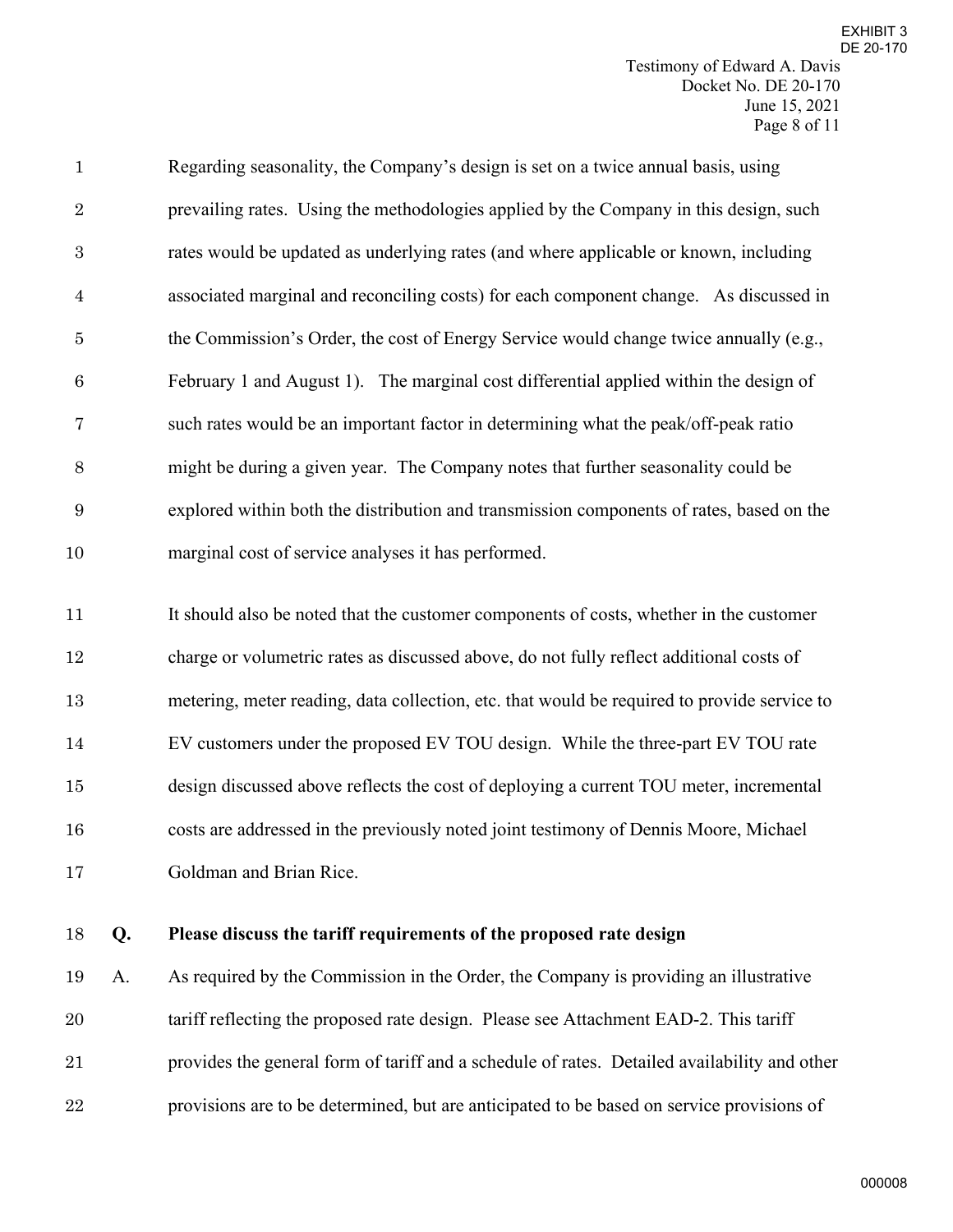the current residential tariff, and requirements for providing electric service to residential EV chargers as reflected in rate design.

**Q. Does the Company recommend implementing the proposed rate design at this time?** A. No. As previously noted and discussed more thoroughly in accompanying testimony of Dennis Moore, Michael Goldman and Brian Rice, the Company does not recommend the near-term implementation of a separately-metered EV TOU rate. Making the rate structure described in this testimony available to customers would require substantial modification to many of the Company's current enterprise systems and comparable outcomes can be achieved at much lower cost through a proposed managed charging initiative

# **Q. Please discuss bill savings under the proposed Residential EV TOU rate design and how that data informs the Company's proposed load management initiative.**

 A. Attachment EAD-3 provides an analysis of the reduction in a residential EV customer's 14 bill by moving to a TOU rate and charging only during the off-peak period. There are clear savings due to the volumetric TOU rate differential, but those savings are offset by fixed costs of implementing a separate rate. Thus, there are questions about how much is ultimately and comparatively saved compared with charging an EV as part of the whole house rate and factoring in incentives such as those available under the management charging program. The analysis in Attachment EAD-3 shows volumetric bill savings for a hypothetical residential EV charger on the EV TOU rate that are offset by the additional service charge under that rate. In that example, a BEV that meets 80% of their charging requirements at home would consume 260 kWh. If all charging were performed during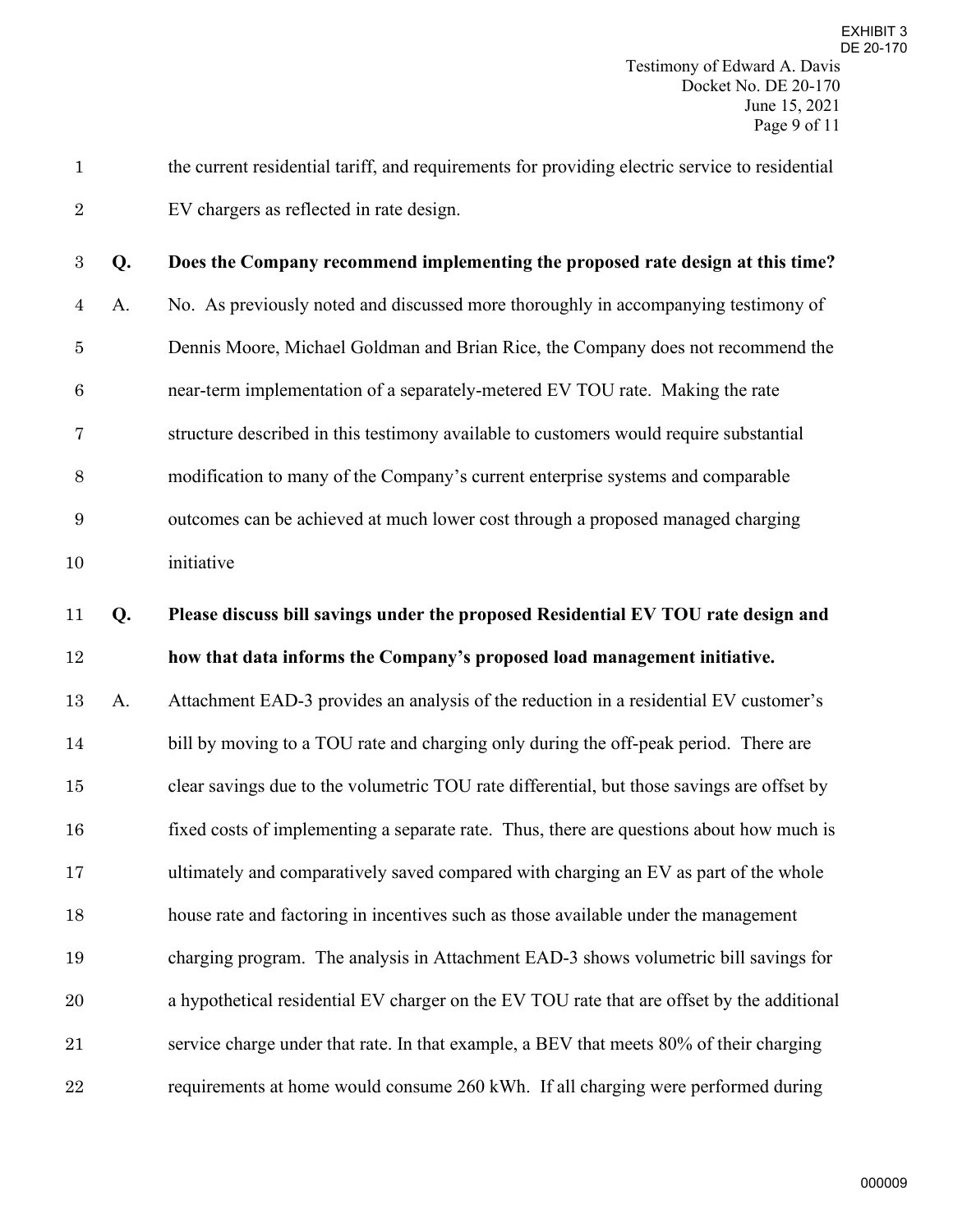| $\mathbf{1}$     |    | the off-peak period, this customer would be able to reduce their per kWh rate by            |
|------------------|----|---------------------------------------------------------------------------------------------|
| $\overline{2}$   |    | approximately 6.5 cents/kWh, and realize a \$16.81 bill savings, when compared with         |
| $\sqrt{3}$       |    | charging under the Company's whole house rate, Rate R (which employs a flat rate for all    |
| $\overline{4}$   |    | hours, for all components of service). Given the charging occurs under a separately         |
| $\bf 5$          |    | metered TOU rate, there is an additional customer charge (\$16.50 per month), which         |
| $\,6$            |    | offsets the volumetric savings for a net savings of \$0.31. As discussed further in the     |
| 7                |    | testimony of Messrs. Moore, Goldman and Rice, additional fixed costs will be required to    |
| $8\,$            |    | implement this design, which would further reduce net savings to the point where it's       |
| $\boldsymbol{9}$ |    | doubtful that there would be any savings at all.                                            |
| 10               | Q. | Please summarize the Company's proposed, three-period rate design.                          |
| 11               | A. | The Company believes it has been important to develop the three-period EV TOU               |
| 12               |    | proposal to obtain insights into pricing of the various time-differentiated services        |
| 13               |    | applicable to EV charging. While the EV TOU rate has been designed to meet objectives       |
| $14\,$           |    | directed by the Commission's Order, it is important to recognize the contextual and         |
| 15               |    | practical considerations and challenges in implementing such rates. This includes           |
| 16               |    | consideration of the relative benefits possible for a customer charging under an EV TOU     |
| 17               |    | rate compared with charging at rates for overall service to their residence, whether Rate R |
| 18               |    | or Rate R-OTOD, plus the possible benefits of adding managed charging incentives to         |
| 19               |    | these overall service rates. The net savings from the EV TOU rate design appear to be       |
| 20               |    | relatively small compared with other rate alternatives such as managed charging. The        |
| 21               |    | additional metering and billing requirements and costs to implement the EV TOU rate         |
| 22               |    | need to be weighed against savings that are more directly and readily achievable through    |
|                  |    |                                                                                             |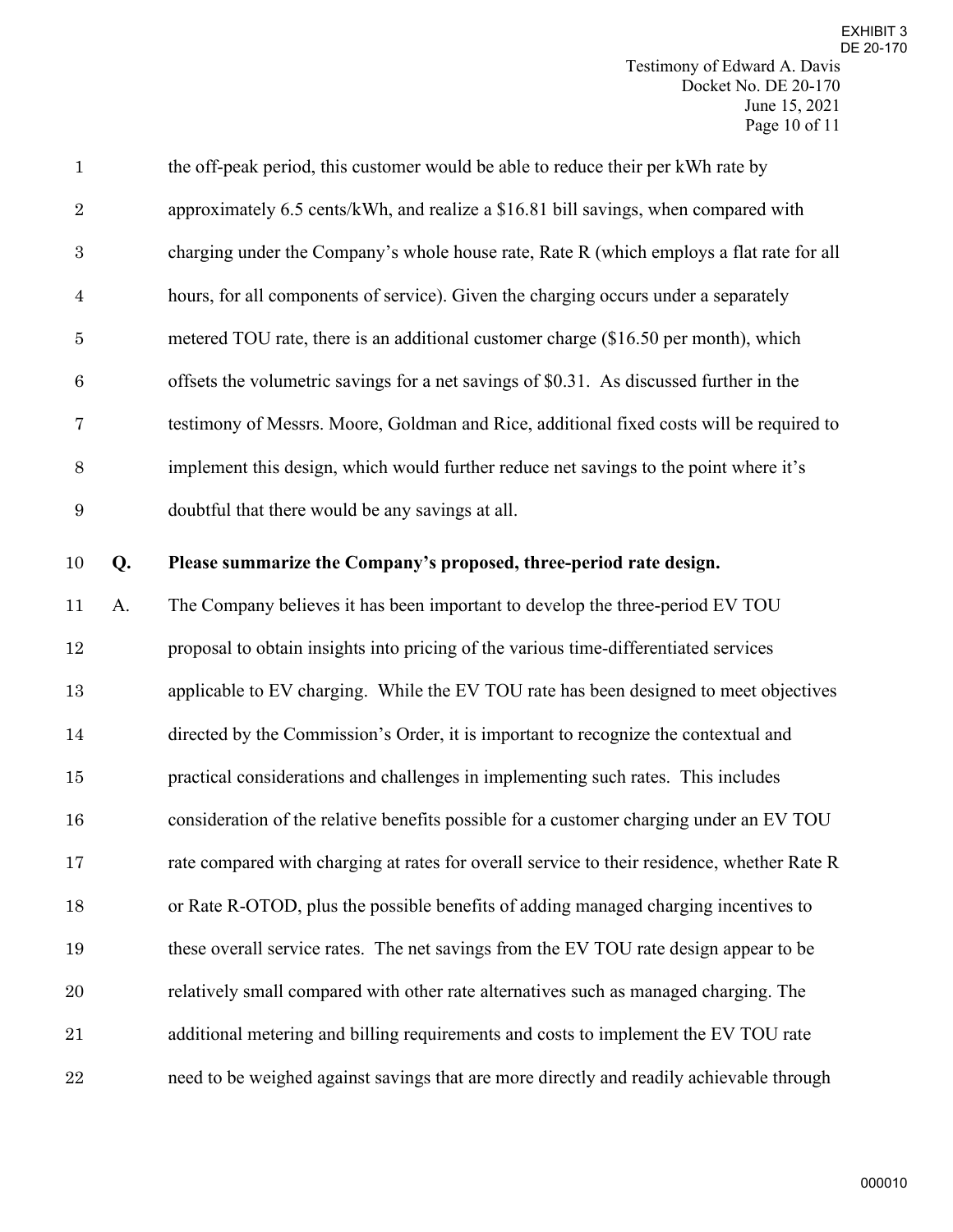- 2 EV TOU implementation, savings are small. Nonetheless, TOU rates can eventually
- 3 bring benefit when the market develops further.
- 4 **Q. Does this conclude your testimony?**
- 5 A. Yes. It does.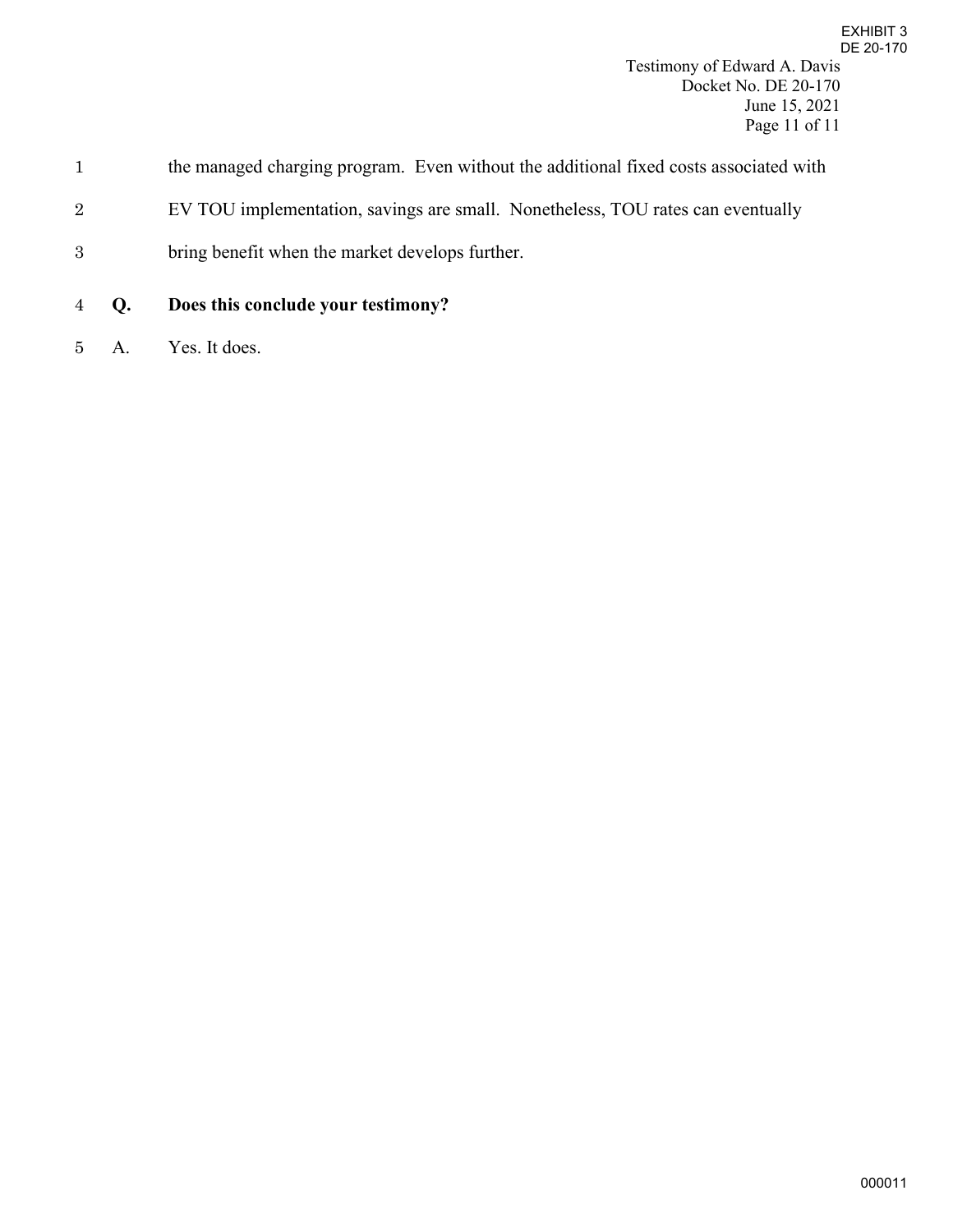### **Residential EV TOU Rate Design**

  $\frac{9}{10}$ 

 

 33<br>34

 46<br>47

### **Rate Design Revenue Requirements**

| Distribution |  |
|--------------|--|

| Total <sup>1</sup><br>13        |            | 245,789,395    |
|---------------------------------|------------|----------------|
|                                 |            |                |
| Customer <sup>2</sup><br>14     |            | (87, 272, 856) |
| Volumetric <sup>3</sup><br>15   | $\epsilon$ | 158,516,539    |
| 16                              |            |                |
| Transmission <sup>3</sup><br>17 |            | 94,695,072     |
| Generation <sup>3</sup><br>18   |            | 208,417,217    |

| 20 | Marginal Costs <sup>4,5</sup><br><b>MC Differentials</b> |         |          |          |                  |                  |
|----|----------------------------------------------------------|---------|----------|----------|------------------|------------------|
|    |                                                          |         |          |          |                  | Mid-Peak to Off- |
| 21 |                                                          | Peak    | Mid-Peak | Off-Peak | Peak to Mid-Peak | Peak             |
| 22 |                                                          | (S/kWh) | (S/kWh)  | (S/kWh)  | (S/kWh)          | (S/kWh)          |
| 23 | Generation                                               | 0.08768 | 0.04702  | 0.03499  | 0.04066          | 0.01203          |
| 24 | Distribution (system level)6                             | 0.00483 | 0.00069  | 0.00000  | 0.00414          | 0.00069          |
| 25 | <b>Transmission</b>                                      | 0.07569 | 0.00894  | 0.00023  | 0.06675          | 0.00871          |
|    |                                                          |         |          |          |                  |                  |

# **Rate Design TOU Periods and Billing Determinants**

<sup>29</sup> Peak Period: 2 pm - 7 pm, weekdays excluding holidays<br>20 Mid-Peak Period: 7 am - 11 pm, daily, excluding peak pe Mid-Peak Period: 7 am - 11 pm, daily, excluding peak period hours Off-Peak Period: All other hours

| 33 |             |               |             |               |
|----|-------------|---------------|-------------|---------------|
| 34 | Peak        | Mid-Peak      | Off-Peak    | Total         |
| 35 | 549,957,946 | 1,777,416,681 | 817,596,207 | 3,144,970,835 |
| 36 | 17.5%       | 56.5%         | 26.0%       |               |

| 38 | <b>MC-based Rate Design</b>              |         |          |          |             |                       |                |  |
|----|------------------------------------------|---------|----------|----------|-------------|-----------------------|----------------|--|
| 39 |                                          |         | Mid-Peak | Off-Peak | Rate Design |                       | Peak/ Off-peak |  |
| 40 |                                          | (S/kWh) | (S/kWh)  | (S/kWh)  |             | <b>Revenue Target</b> | ratio          |  |
| 41 | Distribution (system level) <sup>o</sup> | 0.06402 | 0.05988  | 0.02065  |             | 158,516,539           | 3.10           |  |
| 42 | Transmission                             | 0.08746 | 0.02070  | 0.01199  |             | 94.695.072            | 7.29           |  |
| 43 | Generation                               | 0.10294 | 0.06229  | 0.05026  |             | 208,417,217           | 2.05           |  |
| 44 | Total                                    | 0.25442 | 0.14287  | 0.08290  |             |                       | 3.07           |  |

**Notes** 

 <sup>1</sup> <sup>1</sup> Total Rate R Revenue Requirement (approved by NH PUC in DE 19-057)

 $^2$  Customer Charge Revenue (\$16.50/month, from Rate R-TOD customer charge, excluding local facilities marginal cost moved to peak/mid-peak volumetric rate)

Total revenue target for time differentiated volumetric rate design

<sup>4</sup> Best fit analysis to combine distribution, transmission and generation marginal costs for designated peak and associated mid-peak and off-peak TOU periods

 <sup>5</sup> <sup>5</sup> Marginal costs for distribution from marginal COS study in DE 19-057, for transmission from probability of peak analysis and generation from energy supply MC analysis

Local distribution costs included in peak/mid-peak volumetric rate components

 $<sup>7</sup>$  Detailed calculations provided in Workpaper EAD-1</sup>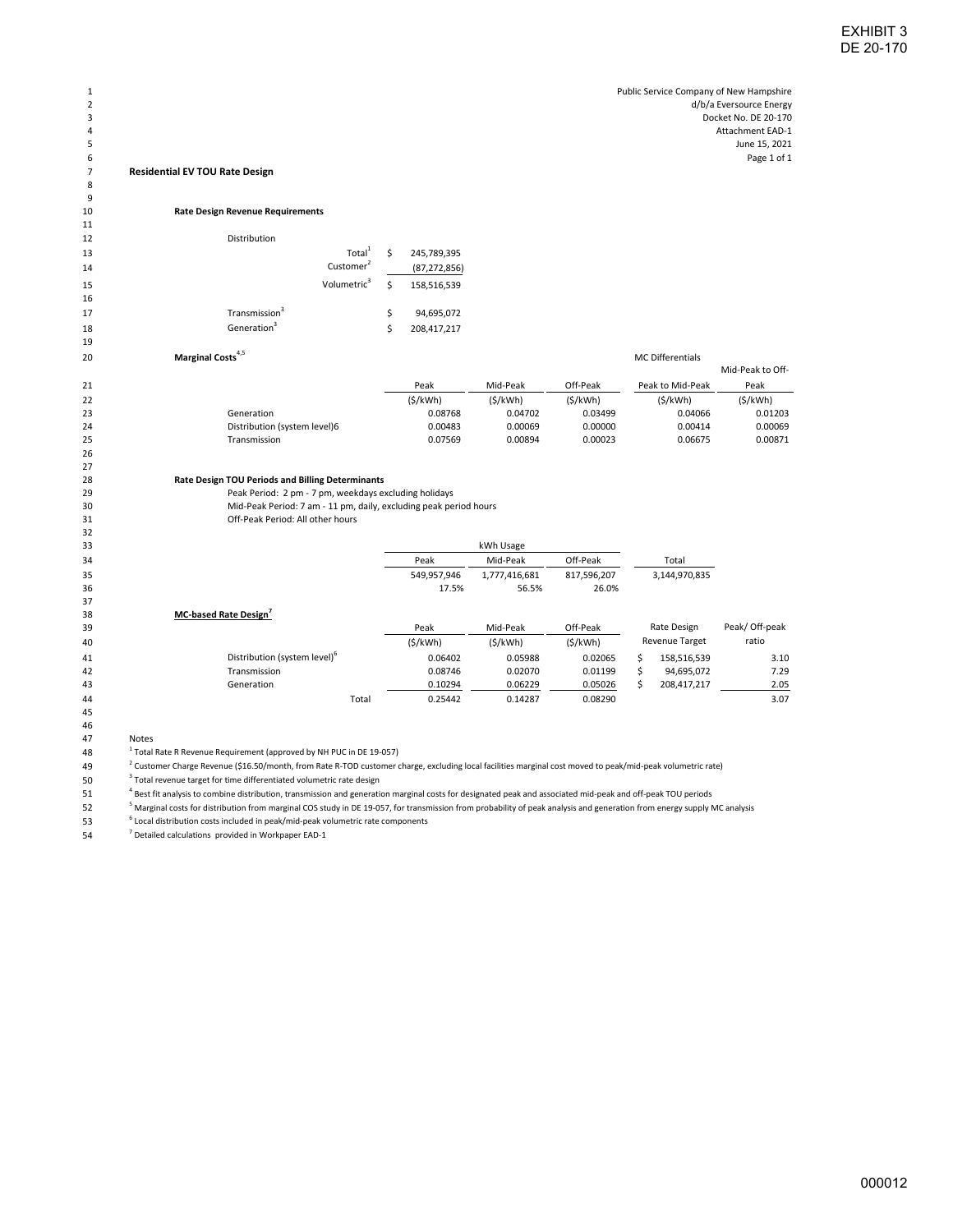Public Service Company of New Hampshire d/b/a Eversource Energy Docket No. DE 20-170 Attachment EAD-2 June 15, 2021 Page 1 of 2

### NHPUC NO. 10 - ELECTRICITY DELIVERY<br>
PUBLIC SERVICE COMPANY OF NEW HAMPSHIRE Rate R-EV PUBLIC SERVICE COMPANY OF NEW HAMPSHIRE DBA EVERSOURCE ENERGY

### RESIDENTIAL ELECTRIC VEHICLE RATE

### AVAILABILITY

### [TBD]

### CHARACTER OF SERVICE

 Service supplied under this rate will be single-phase, 60 hertz, alternating current, normally three-wire at a nominal voltage of 120/240 volts.

### RATE PER MONTH

Customer Charge .......................................................\$16.50 per month

Energy Charges:

Per Kilowatt-Hour

 $\frac{1}{2}$ 

Distribution Charges:

On-Peak Hours (2:00 p.m. to 7:00 p.m. weekdays excluding Holidays) .......................2.065¢

Mid-Peak Hours (daily 7:00 a.m.to 11 p.m., excluding On-Peak Hours) ………………… 5.988¢

Off-Peak Hours (all other hours) ....................6.402¢

Regulatory Reconciliation Adjustment…. ….0.000¢

Transmission Charges:

 On-Peak Hours (2:00 p.m. to 7:00 p.m. weekdays excluding Holidays) ...................... 8.746¢

 Mid-Peak Hours (daily 7:00 a.m.to 11 p.m., excluding On-Peak Hours) ………………… 2.070¢

Off-Peak Hours (all other hours) ................... 1.199¢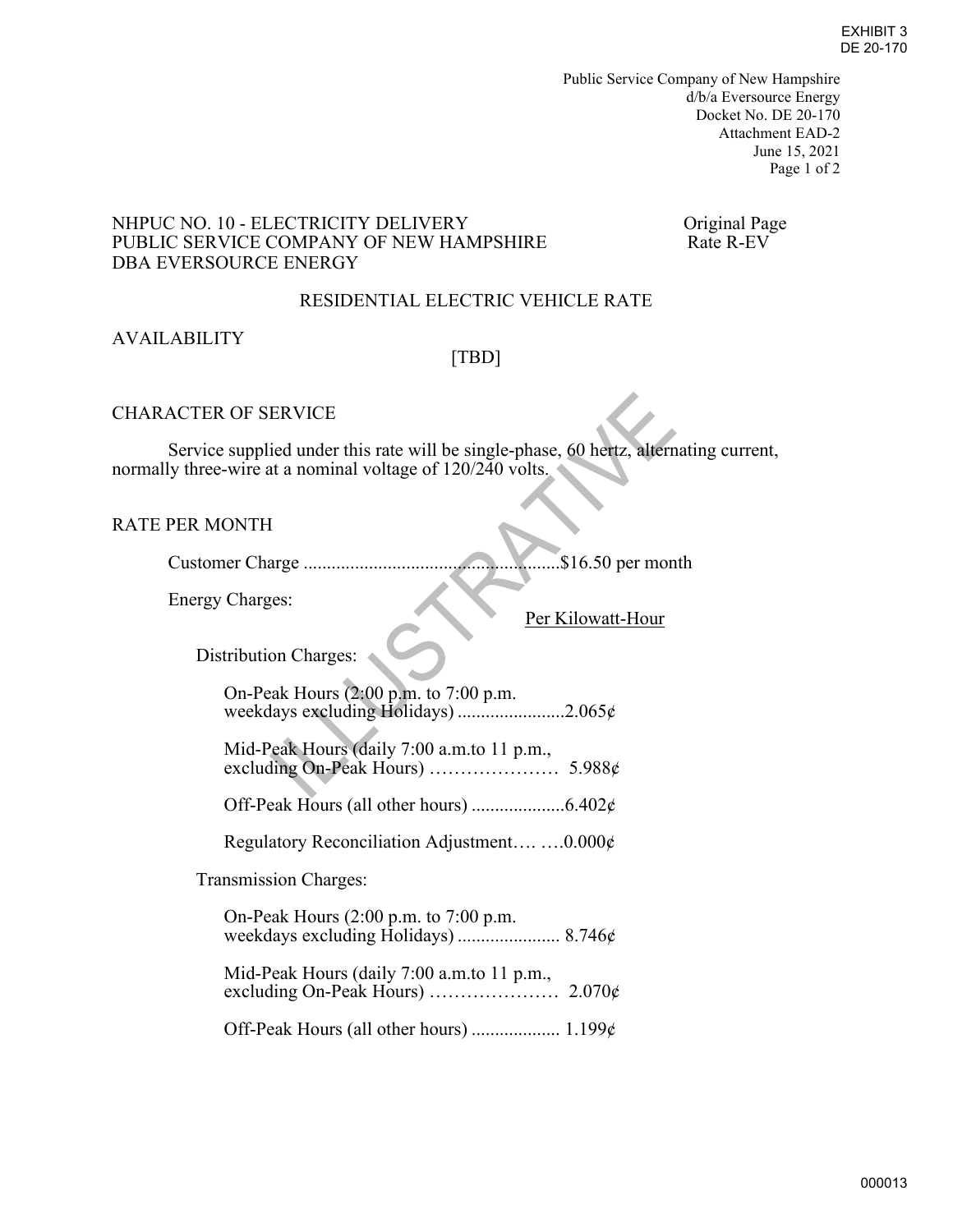Public Service Company of New Hampshire d/b/a Eversource Energy Docket No. DE 20-170 Attachment EAD-2 June 15, 2021 Page 2 of 2

# NHPUC NO. 10 - ELECTRICITY DELIVERY OF NEW HAMPSHIRE Original Page PUBLIC SERVICE COMPANY OF NEW HAMPSHIRE Rate R-EV PUBLIC SERVICE COMPANY OF NEW HAMPSHIRE DBA EVERSOURCE ENERGY

Energy Service Charges:

.

| On-Peak Hours $(2:00 \text{ p.m. to } 7:00 \text{ p.m.})$<br>weekdays excluding Holidays)  10.294¢ |  |
|----------------------------------------------------------------------------------------------------|--|
| Mid-Peak Hours (daily 7:00 a.m.to 11 p.m.,<br>6.229c                                               |  |
| 5.026¢<br>Off-Peak Hours (all other hours)                                                         |  |
| Stranded Cost Recovery<br>0.844c                                                                   |  |
|                                                                                                    |  |